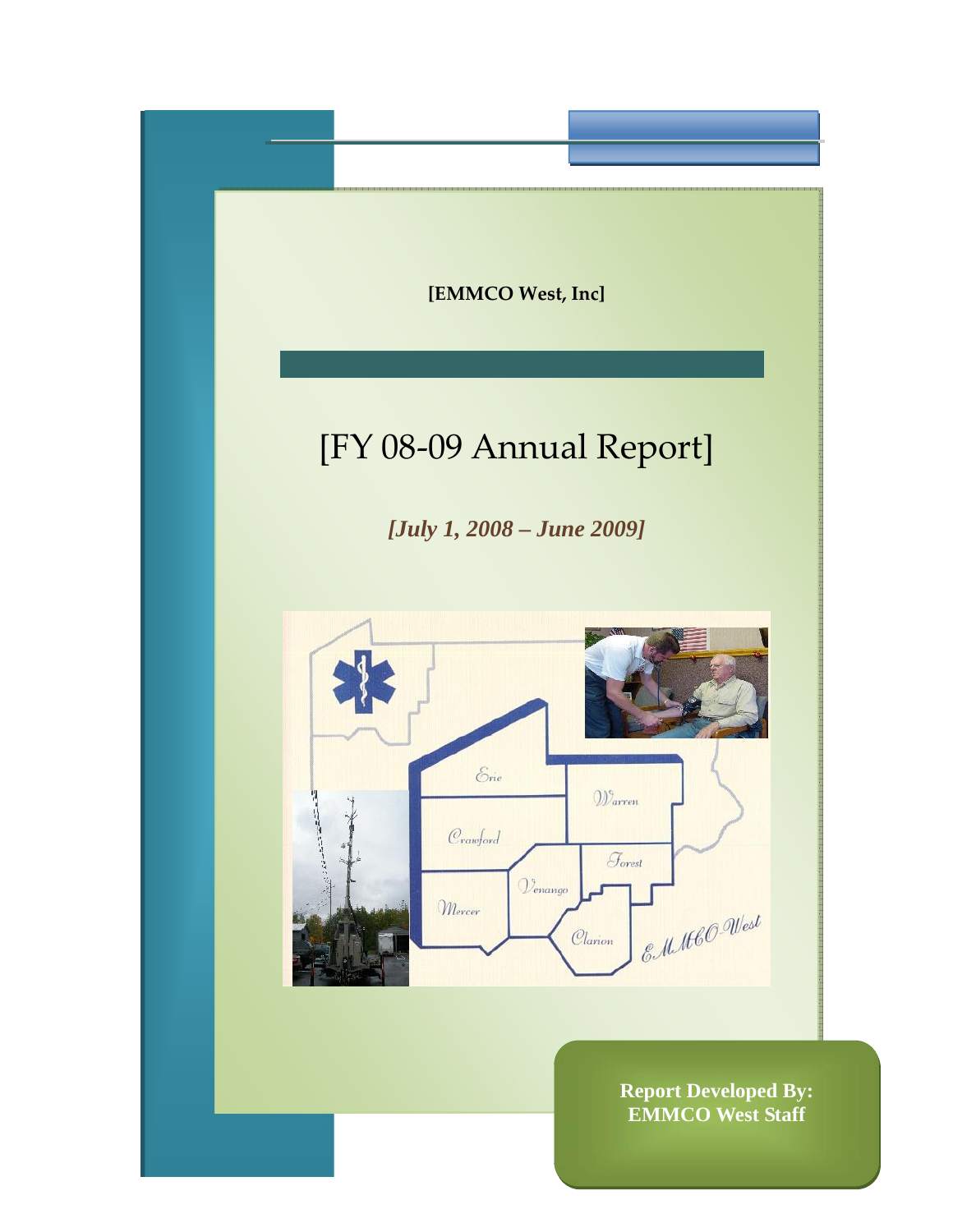# **Table of Contents**

| <b>Subject</b>                                                                                                                                                                                                                                            | Page #                |
|-----------------------------------------------------------------------------------------------------------------------------------------------------------------------------------------------------------------------------------------------------------|-----------------------|
| <b>About EMMCO West</b>                                                                                                                                                                                                                                   | 3                     |
| <b>Regional Statistics</b><br><b>NEMSIS</b>                                                                                                                                                                                                               | 4<br>5                |
| <b>Regional Projects</b><br>Mobile Communications Unit (MCU)<br>Scope of Practice & Protocols<br>Photo Id & Signature Processing<br>$\bullet$<br><b>EMSLOT &amp; Lecture Series</b><br>$\bullet$<br><b>EMS Instructor Enrichment Project</b><br>$\bullet$ | 6<br>7<br>8<br>8<br>9 |
| <b>Symposium 2009</b>                                                                                                                                                                                                                                     | $\overline{10}$       |
| <b>New Symposium Location &amp; Date</b><br><b>MSEC &amp; Hospital Trailer Systems</b>                                                                                                                                                                    | П<br>$\mathbf{I}$     |
| <b>EMSOF Distribution 2009</b>                                                                                                                                                                                                                            | $\overline{13}$       |
| <b>CO Monitor Project</b>                                                                                                                                                                                                                                 | $\overline{13}$       |
| <b>Rural AED Grant 2009</b>                                                                                                                                                                                                                               | $\overline{14}$       |
| <b>STEMI &amp; 12 Lead EKG Transmission Project</b>                                                                                                                                                                                                       | $\overline{14}$       |
| <b>Regional CISM Team</b>                                                                                                                                                                                                                                 | 15                    |
| <b>Regional Training Courses</b>                                                                                                                                                                                                                          | 15                    |
| <b>Committee Reports</b>                                                                                                                                                                                                                                  | 16                    |
| <b>Pandemic Tabletop For EMS</b>                                                                                                                                                                                                                          | $\overline{17}$       |
| <b>EMS Strike Team Deployment &amp; Status</b>                                                                                                                                                                                                            | 18                    |
| <b>Statewide EMS System Assessment</b>                                                                                                                                                                                                                    | $\overline{19}$       |
| <b>EMS Week &amp; EMS Breakfast</b>                                                                                                                                                                                                                       | 20                    |

↗

x

x

٠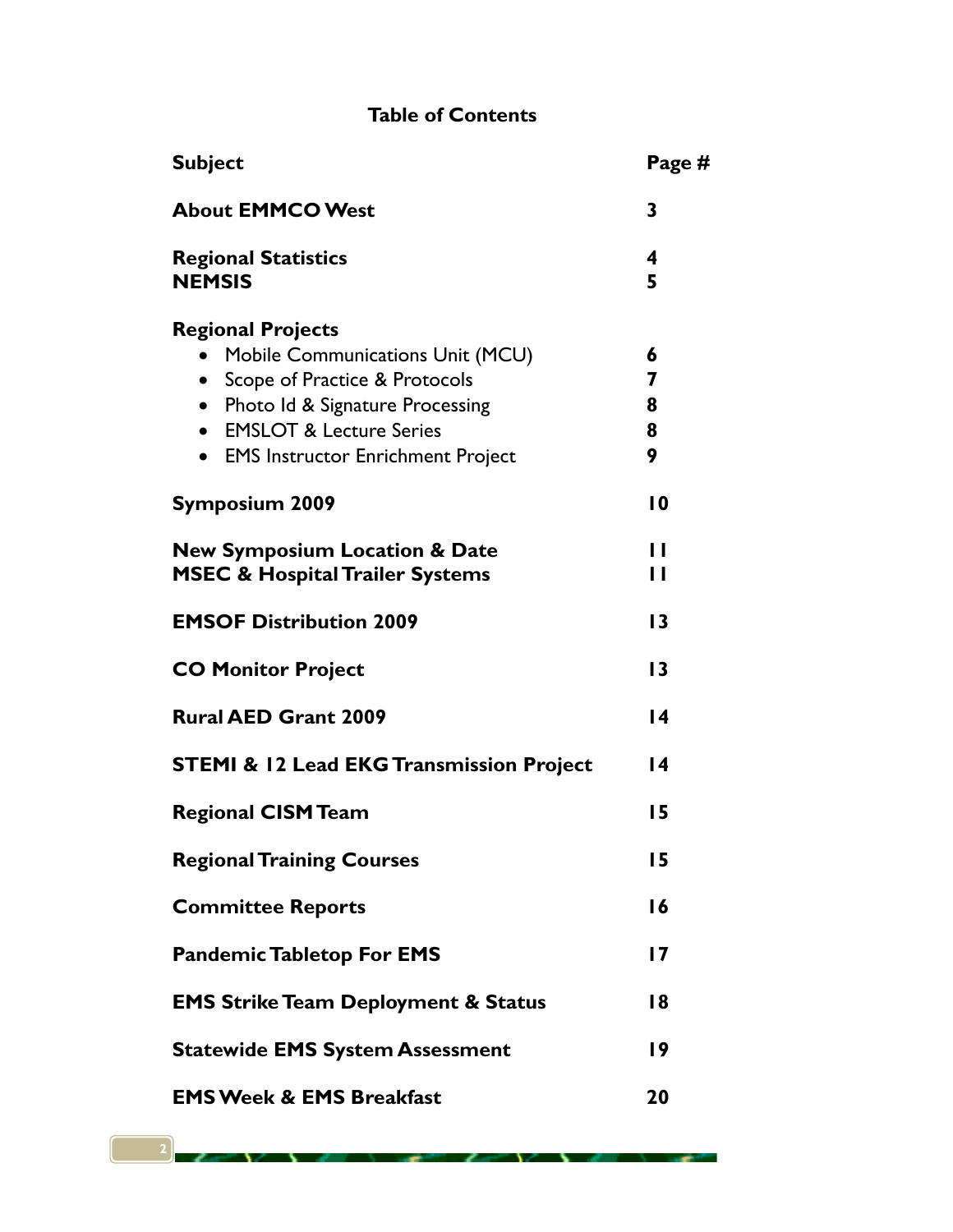## **About EMMCO West, Inc.**

EMMCO West, Inc. was incorporated in 1983. Its primary mission is to coordinate the prehospital care system within seven Northwestern Pennsylvania counties. The area served includes Clarion, Crawford, Erie, Forest, Mercer, Venango, and Warren counties.



**25th Anniversary Award From Manufacture's Association of NW PA** 

EMMCO West, Inc. is a non-profit 501 (c) 3 corporation. It is managed by a board of directors comprised of constituents throughout the seven counties served by EMMCO West, Inc.. EMMCO West is funded through a grant agreement with the PA Department of Health. EMMCO West is one of sixteen regional EMS councils located throughout the Commonwealth.

To assist the EMMCO West Board of Directors there are subcommittees that include the Regional Medical Advisory (RMAC), Transportation, Quality Improvement, and Executive committees. To support region programming, there are specialized regional assets that include the CISM team, (5) EMS Strike Teams, and an ALS/BLS Evaluation Team. There are (8) full time staff members that include:

- Bill McClincy Executive Director
- Chris Heile Assistant Director
- John Button **EMS** System Specialist
- Kim Pero **Office Manager**

**3**

- Melissa Thompson Con-ed/Preparedness Specialist
- Michelle Eaton MIS/Con-ed Specialist
- Jane Hamza EMS Education Specialist
- Trish Skelton EMS System Outreach Specialist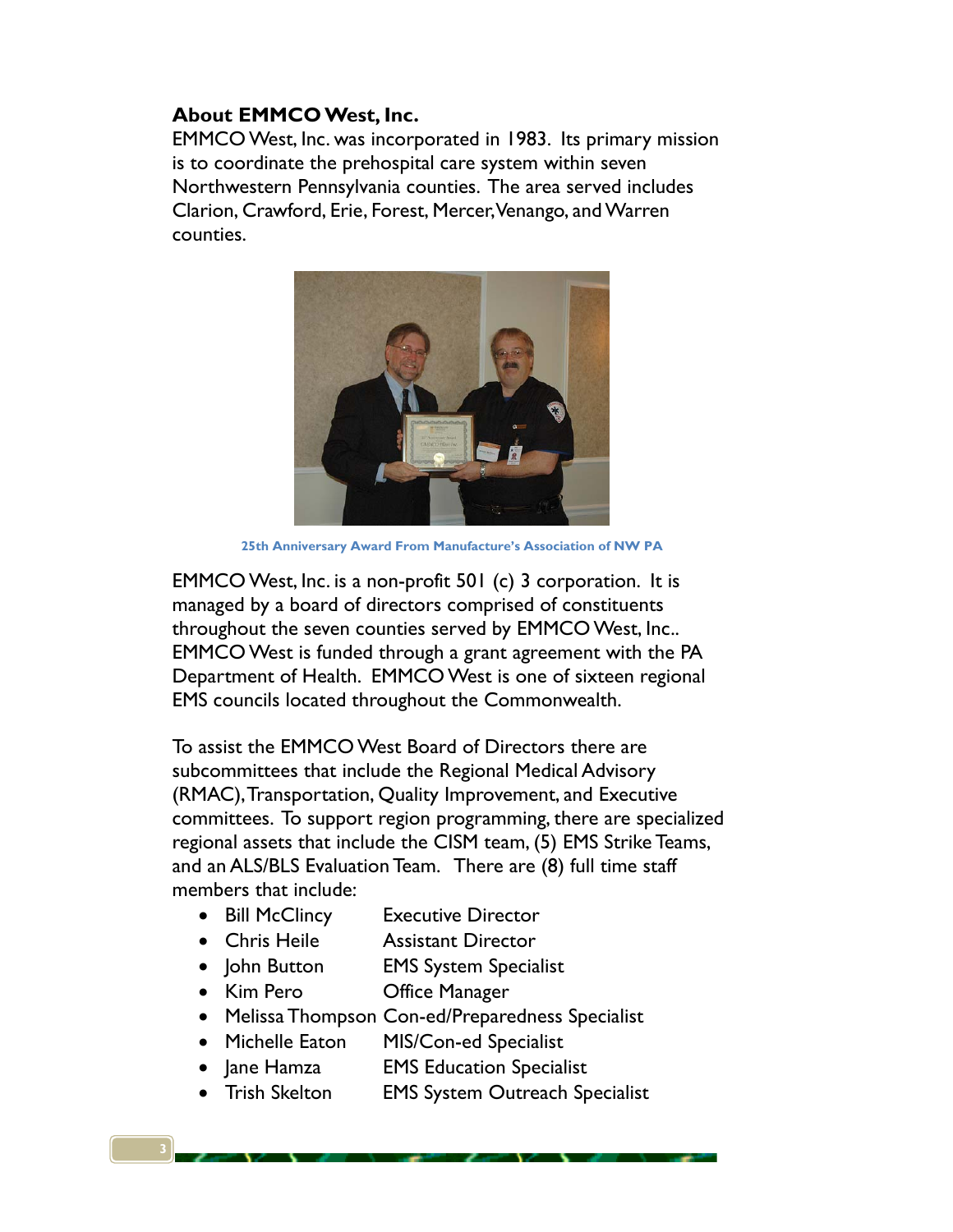# **Regional Statistics\* As of June 1, 2009**

The following are updated statistics of EMS assets within the EMMCO West region:

**System Data:** 

- 19 Advance Life Support (ALS) Services 115 ALS Vehicles
- 50 Basic Life Support (BLS) Services 58 BLS Vehicles
- 15 Quick Response (QRS) Services 28 QRS Vehicles
- 3 Voluntary Rescue Service Recognized
- 4 Air Ambulance Service Bases 4 Air Ambulances
- 

Personnel Resources:

**332** Certified PA DOH First Responder

- 2,916 Certified PA DOH Emergency Medical Technician (EMT)
- 535 Certified PA DOH Paramedic
- 264 Paramedics with Medical Command Authorization
	- 83 PA DOH Prehospital Registered Nurse (PHRN)
	- **16** Recognized Prehospital Physician

Accreditations:

- 5 PA DOH Training Institute Accreditations
- 10 PA DOH Medical Command Facilities
- 1 PA Trauma System Level II Trauma Center (Hamot Medical Center)

Regional Evaluations (BLS) (this does not include practical retesting dates)

> Scheduled Practical - 17 Scheduled Written- 21

 Regional Evaluations (ALS) Scheduled Practical – 3

 Regional Evaluations (BVR-Tech) Scheduled Written - 10

 Students Evaluated in Region (through 6/12/2009) First Responders - 35 EMTs - 253 Paramedics – 26 BVR-Tech - 106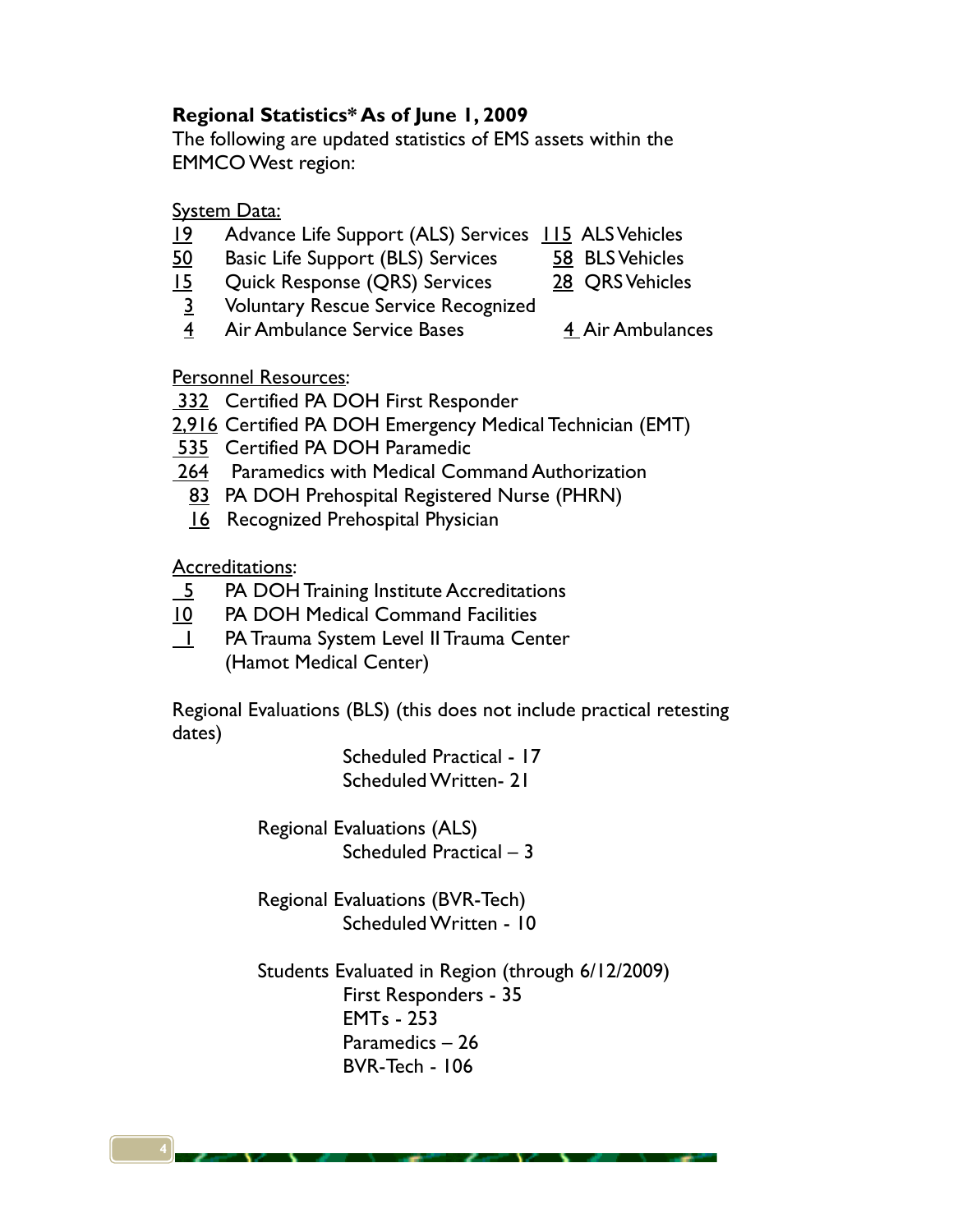Patient Care Reports:

Submitted patient care reports (PCRs) in the EMMCO West region for the past three years: % Change

2006 101,263 - 2007 106,603 5.3% increase

| LUU/ IUD.OUJ | 3.3% THEFEASE |  |
|--------------|---------------|--|
| 2008 107,521 | 0.8% increase |  |
|              |               |  |

\* Data reflects total year data reports.

Interfacility Transports:

| 2006: 16,699 | -              |
|--------------|----------------|
| 2007: 17,524 | 0.96% increase |
| 2008: 18,685 | 0.94% increase |

Regional System Utilization:

| Daily Response             | 295 Avg. per day   |
|----------------------------|--------------------|
| <b>Hourly Response</b>     | 12.3 Avg. per hour |
| <b>Frequency Age Range</b> | 80 - 84 Age range  |

Response Times: (dispatch to arrive scene in minutes)

|            | 2005             | 2006 | 2007 | 2008 |
|------------|------------------|------|------|------|
| QRS*       | 5.4              | 5.8  | د.ء  | J.O  |
| <b>BLS</b> | $\overline{0.3}$ | 9.9  | 10.7 | 0.5  |
| <b>ALS</b> | 8.5              | 8.4  | 8.8  | 8.7  |

\*Includes data from several large, paid municipal fire based QRS. Response Time 90<sup>th</sup> percentile values 2008:

QRS 11 minutes

BLS 18 minutes

ALS 16 minutes

### **NEMSIS Project**

Assistant Director Chris Heile is the chairman of the PEHSC data committee. The committee is working with the PA Department of Health and PCR vendors to assure Pennsylvania's EMS data system is in compliance with the new national data standards called, NEMSIS. The immediate goal is to get the PCR systems collecting mandatory NEMSIS elements plus additional NEMSIS elements identified by the committee and adopted by the Bureau of EMS

Additionally, the National EMS Scope of practice was compared to the NEMSIS procedures list for the Bureau of EMS. Recommendations for changes to the data elements from the scope of practice, which were missing, were incorporated into the subsequent data set.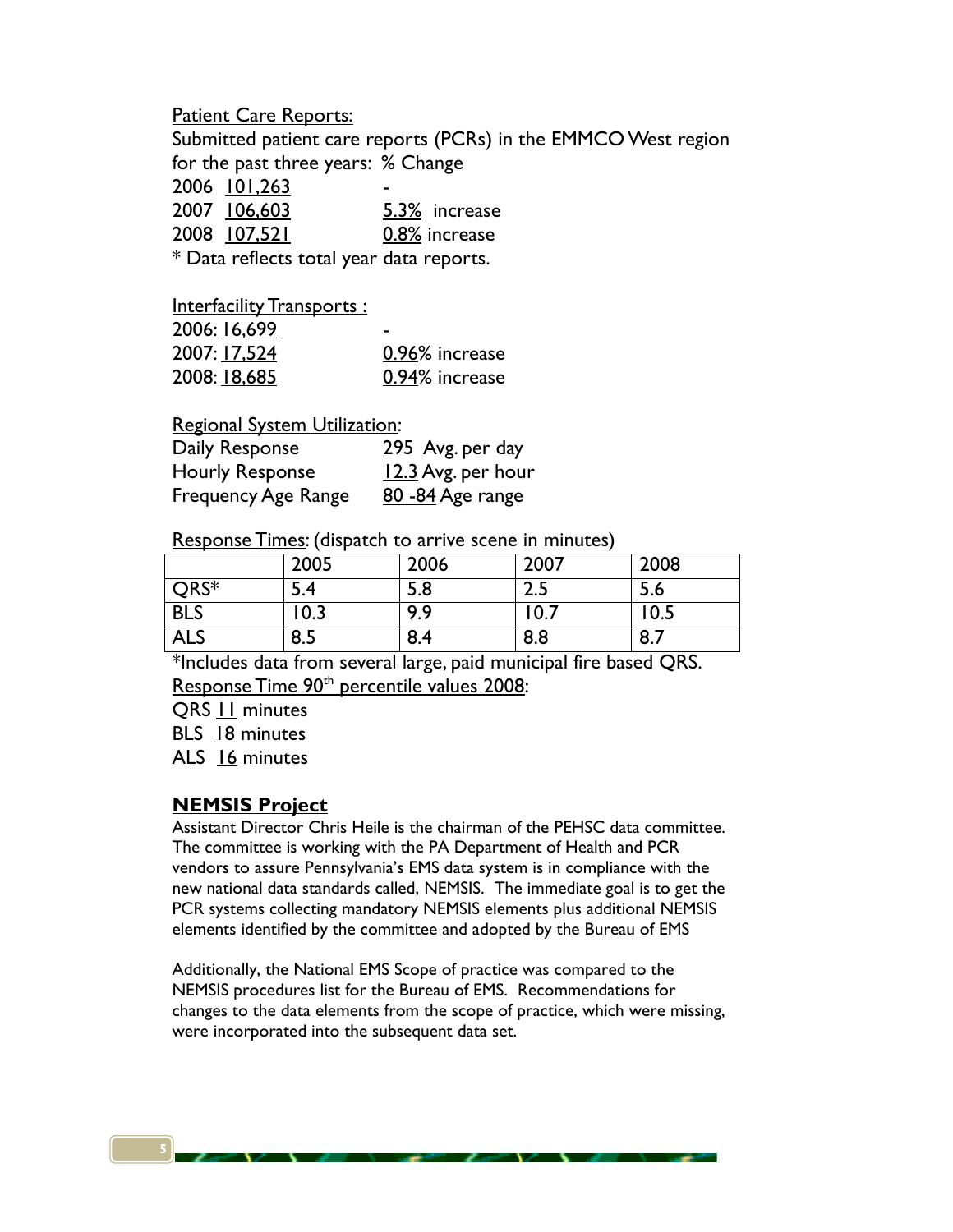## **Regional Projects-**

The following is a summary of developmental projects and initiatives that EMMCO West was associated with during fiscal year FY 08-09.

Mobile Communications Unit (MCU)



The 65' free standing mobile communications unit was placed into service by Venango County. It is currently housed at the Venango County 911 Center, Oil City, PA. Through a variety of funding sources, administer by the NWPAERG (regional taskforce) and EMMCO West, the mobile communication unit (MCU) is available for use as a regional asset.

The MCU is designed to augment or replace local communication systems, which might be overwhelmed or disabled. The unit is self contained and self supporting. By its design, it is able to provide interoperable communications during a multi-casualty event or assume day-to-day dispatch operations.

The NWPAERG communications committee plans to train radio technicians in each of the counties to operate the system. Venango County is coordinating the use of the MCU for non-emergent events, such as county fairs or other special events.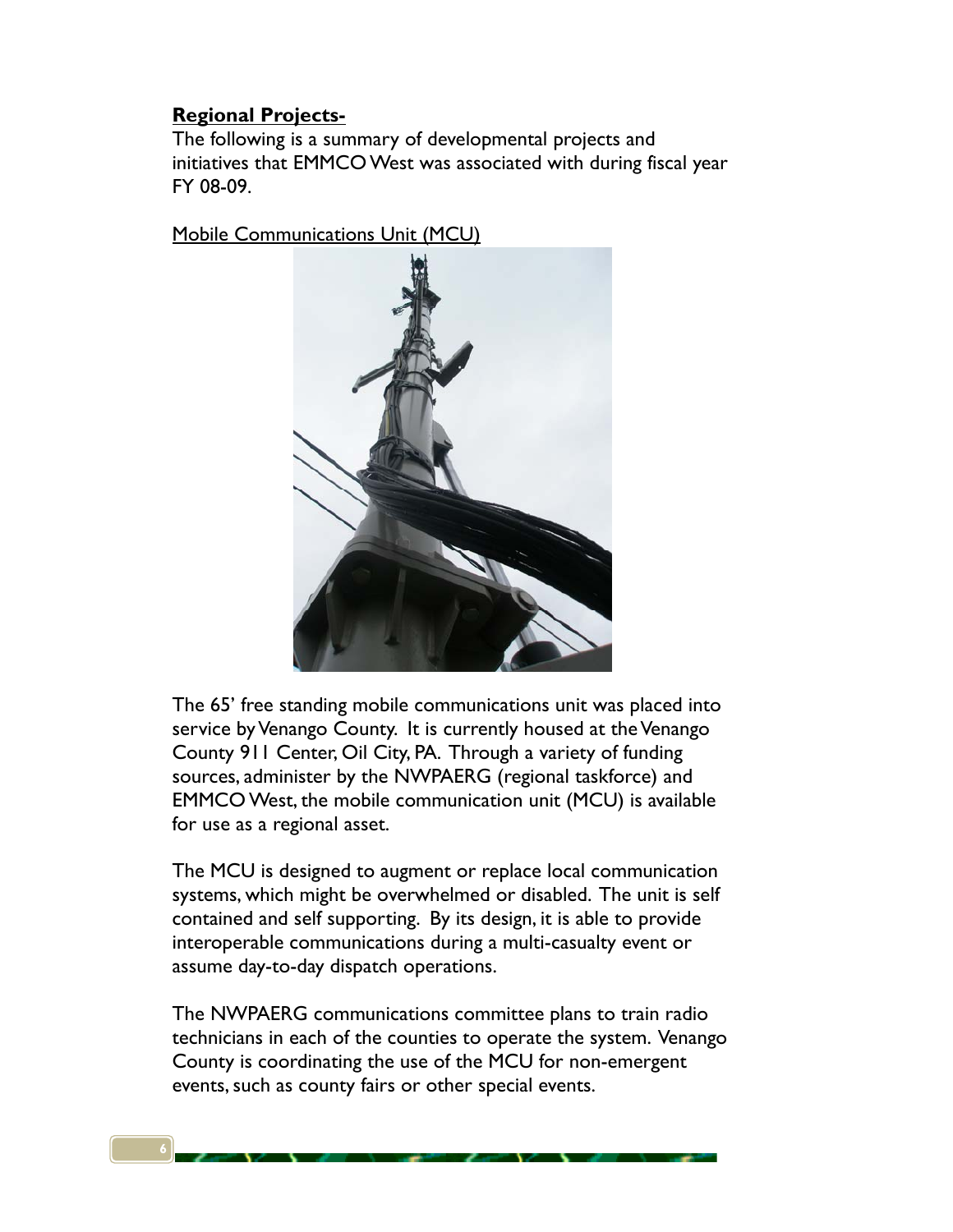PA Scope of Practice & Statewide Protocol Updates-

During Fall 2008, EMMCO West staff conducted a series of townhall style meetings to orient prehospital personnel and the medical community to the new PA Scope of Practice and Statewide ALS/BLS protocols. Some of the topics included-

- The prehospital transport of STEMI (ST segment elevation myocardial infarction) and stroke patients was identified within the air ambulance transport protocol, Protocol 181.
- Effective July 1, 2010, all ALS licensed vehicles must carry a CPAP device. Through special funding by the PA Department of Health, Bureau of EMS, a CPAP project was initiated throughout the EMMCO West region, which assured each ALS vehicle had an approved CPAP device.
- BLS CPAP program was initiated statewide. Similar in structure to the Epie-Pen and AED, a BLS service's medical director can establish a BLS CPAP program. Special CPAP train-the-trainer courses were held to initiate the program.
- Hemostatic dressings, approved by a service medical director, can be used by ALS or BLS personnel. These dressings help suppress severe bleeding. The use of tourniquets was also reviewed within the protocols.
- ALS personnel now are authorized to use the King Airway device and intranasal medication administration.
- Any changes to the protocols were highlighted within the revised protocol books. An index of changes was also created by staff.
- Protocols can be downloaded from either the EMMCO West Internet site, www.emmco.org or from the Bureau of EMS website, www.health.state.pa.us/ems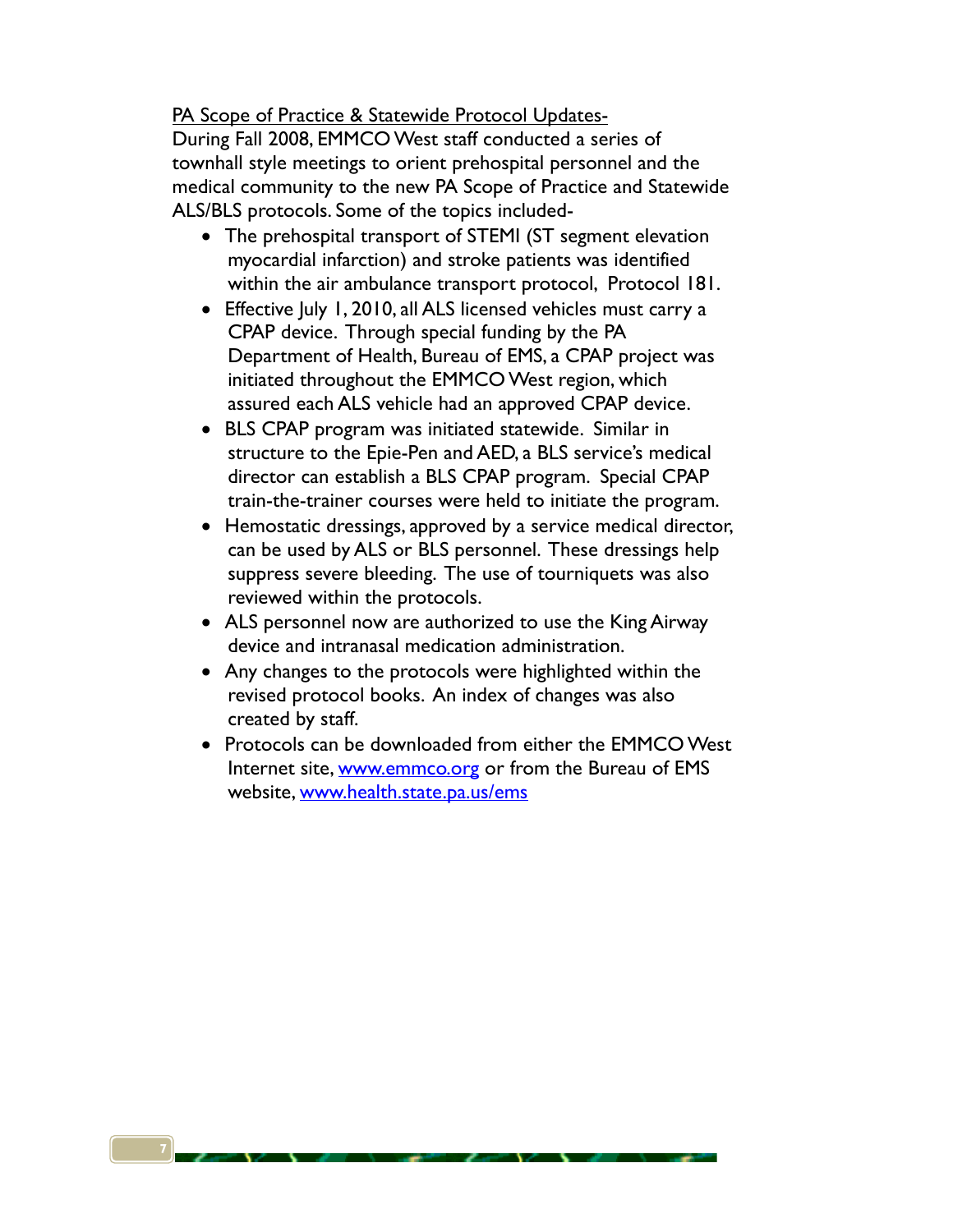#### Photo IDs For State Certification Cards

EMMCO West, Inc. initiated the PA Department of Health photo identification and signature system. This process validates the identity of the EMS provider and places their photo and signature onto their PA Department of Health state certification card.

During townhall meetings and special training events (i.e. PERC & Symposium), EMMCO West has set up the processing station. During normal business hours, M-F 8 AM – 4:30 PM, the identification system is available at the EMMCO West office in Meadville, PA.

During a deployment to another state or an in-state event, the photo identifications will be used to validate EMS qualifications. The program is voluntary and no appointment is needed to participate in the program.

#### 2009 EMS Leaders of Tomorrow (EMSLOT)

In February 2009, and continuing through May 2009, regional EMS providers, managers, supervisors, and leaders attended the 2009 EMSLOT & Guest Lecturer series. 4 of the 8 guest lecturers were incorporated into the regional Symposium.

Regional, state, and nationally renowned guest speakers presented timely topics, geared towards today's and tomorrow's EMS leaders. Guest speakers included J.R. Henry, Dr. Roy Cox & Dr. Richard Fuller, City of Philadelphia EMS Chief George Butts, Attorney Steve Wirth, and Fleet Manager of EmergyCare David Leicht.

A recognition dinner is planned for early Fall 2009, for candidates that attended pre-requisite sessions and attended at least 5 of the guest lectures.

Additional sessions will be based upon funding from the PA Department of Health.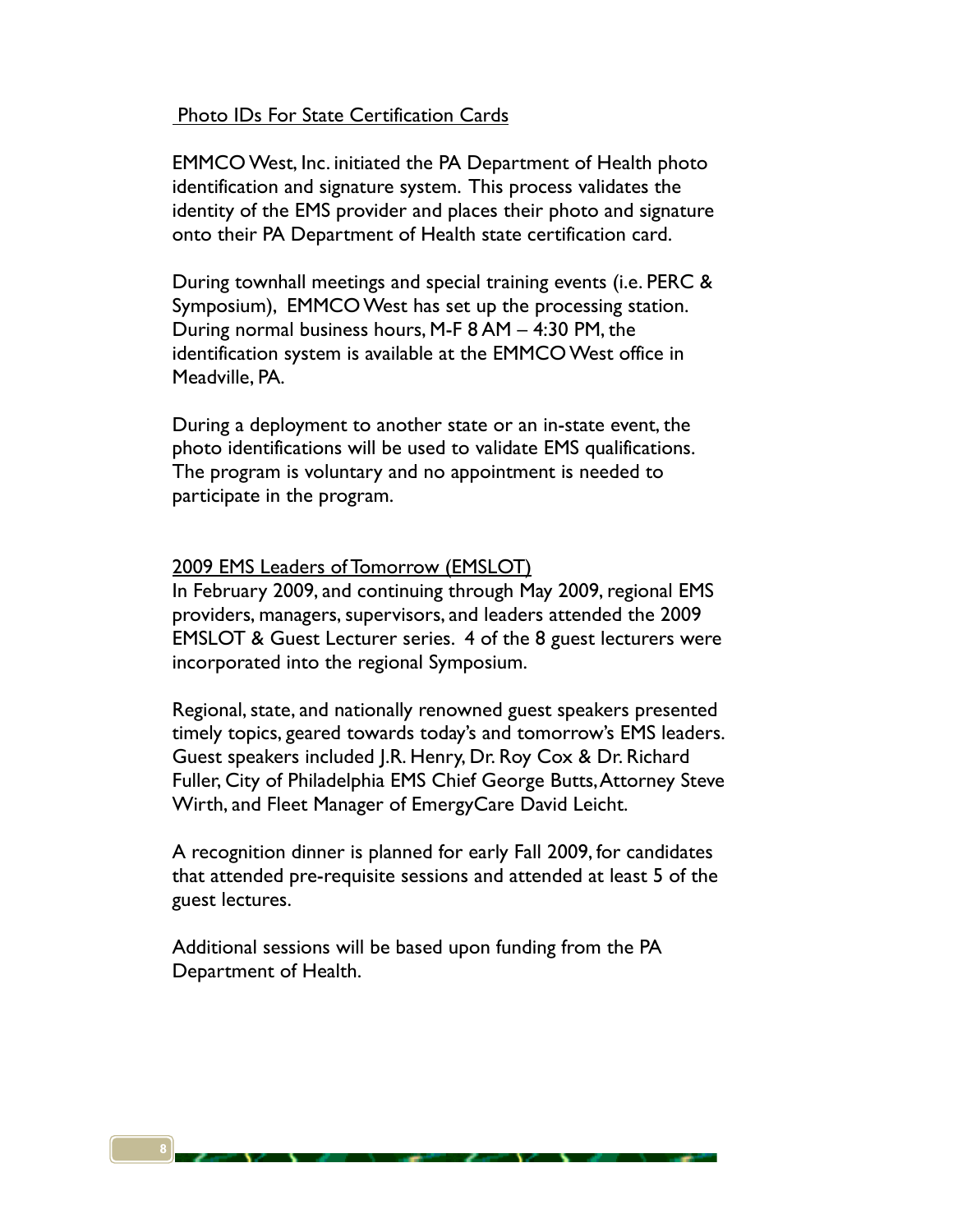#### **EMS Instructor Enrichment Project**

The PA Department of Health contracted with EMMCO West to develop a statewide EMS Instructor enrichment initiative. Through the Fall of 2008, the various components of the project were assembled by the EMMCO West staff. Michelle Eaton, was the project director and coordinated the details of the initiative.

An instructor DVD was created, a statewide meeting of ALS/BLS training institutes was held in February, and a comprehensive (4) Module training program was rolled out across the Commonwealth. Each PA DOH certified instructor is to attend a Module I-III presentation. Module I is offered live or on the learning management system, LMS. Module II and III are conducted by EMMCO West staff. Spring 2009 sessions were held and Fall 2009 sessions are advertised on the EMMCO West internet site, www.emmco.org.

Much of the information is new. The National EMS Education Agenda, Scope of Practice, and Educational Standards are discussed and reviewed in both Modules I & II. Module III is a hands-on session using the new PA DOH BLS Skill Sheets. Instructors gain firsthand experience using the new BLS skill sheets. In addition, the revised statewide ALS/BLS protocols are discussed, with attention placed on the new skills EMS practitioners can perform.

Module IV starts after January 1, 2010. During an instructor's certification, they will be monitored using an instructor improvement/ assessment form. Feedback is provided to the instructor and to the training institute.

In addition to Michelle Eaton, staff members Chris Heile, Melissa Thompson, Jane Hamza, and Executive Director Bill McClincy assisted in the creation and presentation of the enrichment project. Assisting with the development of the instructor DVD was Jim Kifer, Kelly Martin, and Chad Rue.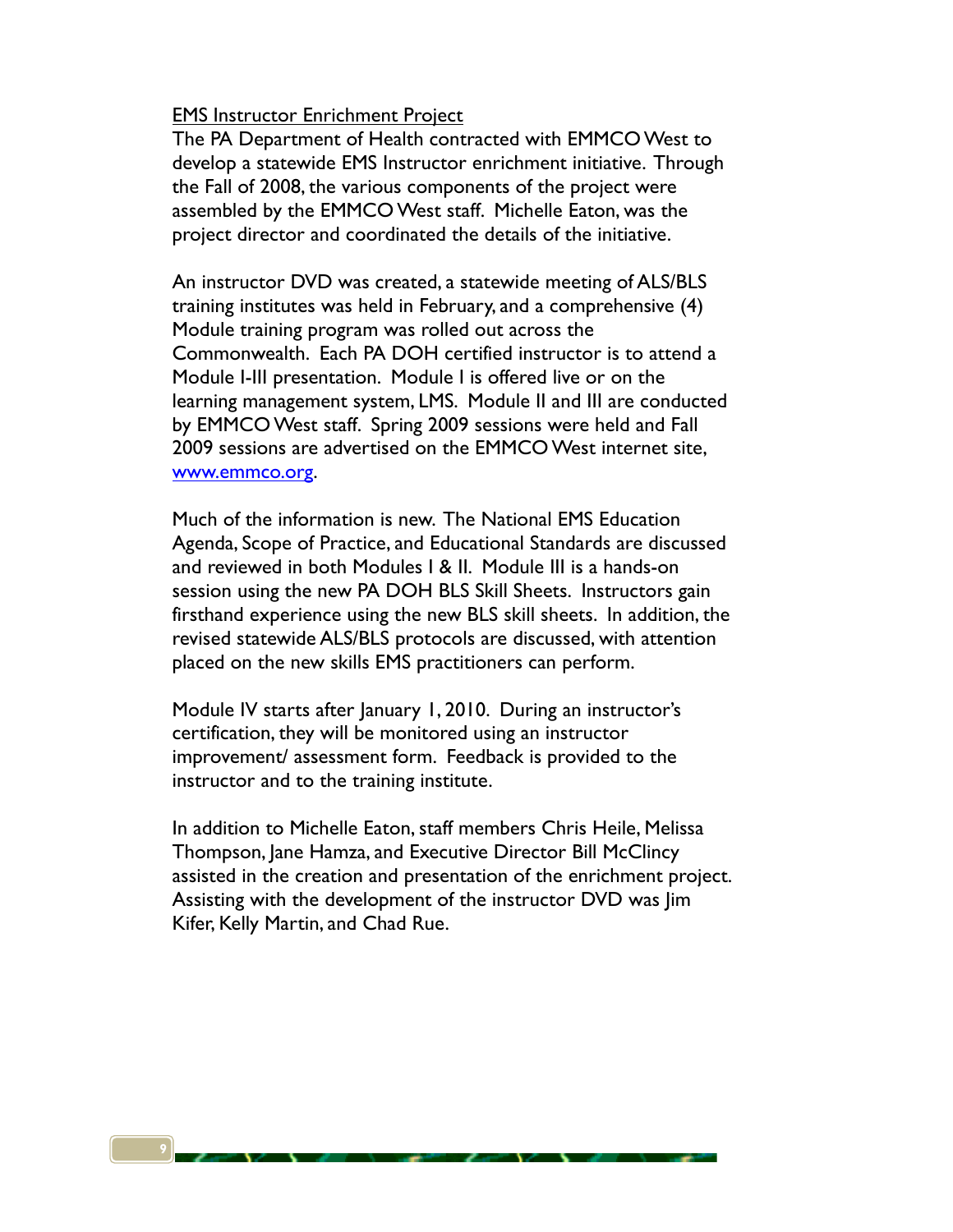### **Symposium 2009**

The annual educational conference, Symposium 2009, was held in early March 2009. The Radisson Inn-Sharon was the conference location. 40 vendors plus 379 emergency providers attended this year's symposium.



The Symposium served as a starting point for the EMS Leaders of Tomorrow Lecture Series. Guest speakers J.R. Henry and Dr. Roy Cox & Dr. Richard Fuller gave managers and field providers information they could use to improve their EMS systems.

The Make-A-Wish gift basket benefit netted \$2,000 in donations. And the pinewood derby contestants did their best to get the Grand Prize, tickets to the Pocono 500!



 2009 EMS Achievement Award was presented to Donna Shreffler, Knox Area Ambulance, shown here with EMMCO West Staff member John Button.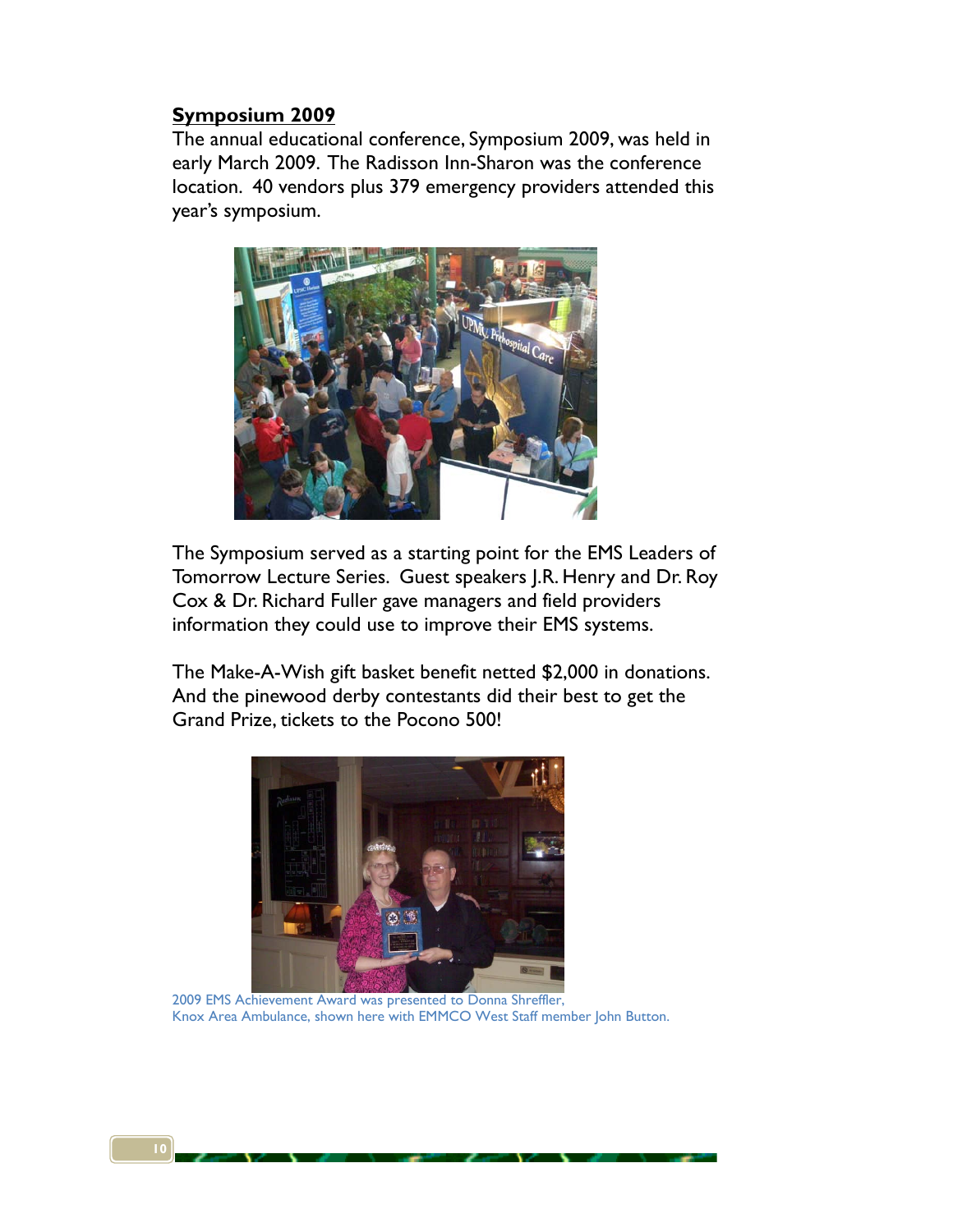

 Hillbilly Heaven was this year's theme. Above were some of the Jethro contestants. There were also Ellie Mae, Granny, and Pa contestants. Everyone had a good-ole time! Party 2009 was sponsored by UPMC Mercy & STATMedEVAC.

Sunday morning breakfast and coned was sponsored by UPMC Mercy. Hands-on training sessions were featured. Also occurring Sunday morning was the initial exercise for the region's newest asset the MSEC trailer. The regional EMS Strike Team, along with representatives from Noga Ambulance, EMSI, and Dr. Tom Stein used West Middlesex Middle School gymnasium to set up the MSEC trailer system.

**New Symposium Location for 2010!** Symposium 2010 will be held at the Ambassador Banquet & Conference Center, Peach & I-90 Erie, PA. Save the following dates, **April 8 – 11, 2010**.

#### **MSEC & Hospital Trailer Systems**

The EMMCO West region is the recipient of two new medical surge treatment systems. The PA Department of Health, Office of Public Health Preparedness and the Bureau of EMS provided funding for these two unique systems.

The MSEC trailer is a 50 bed medical treatment shelter system. Traditional disaster shelters are not designed to manage minor or moderately ill or injured victims. The regional EMS Strike Team will deploy the MSEC trailer to a pre-existing facility, like a high school gymnasium or warehouse.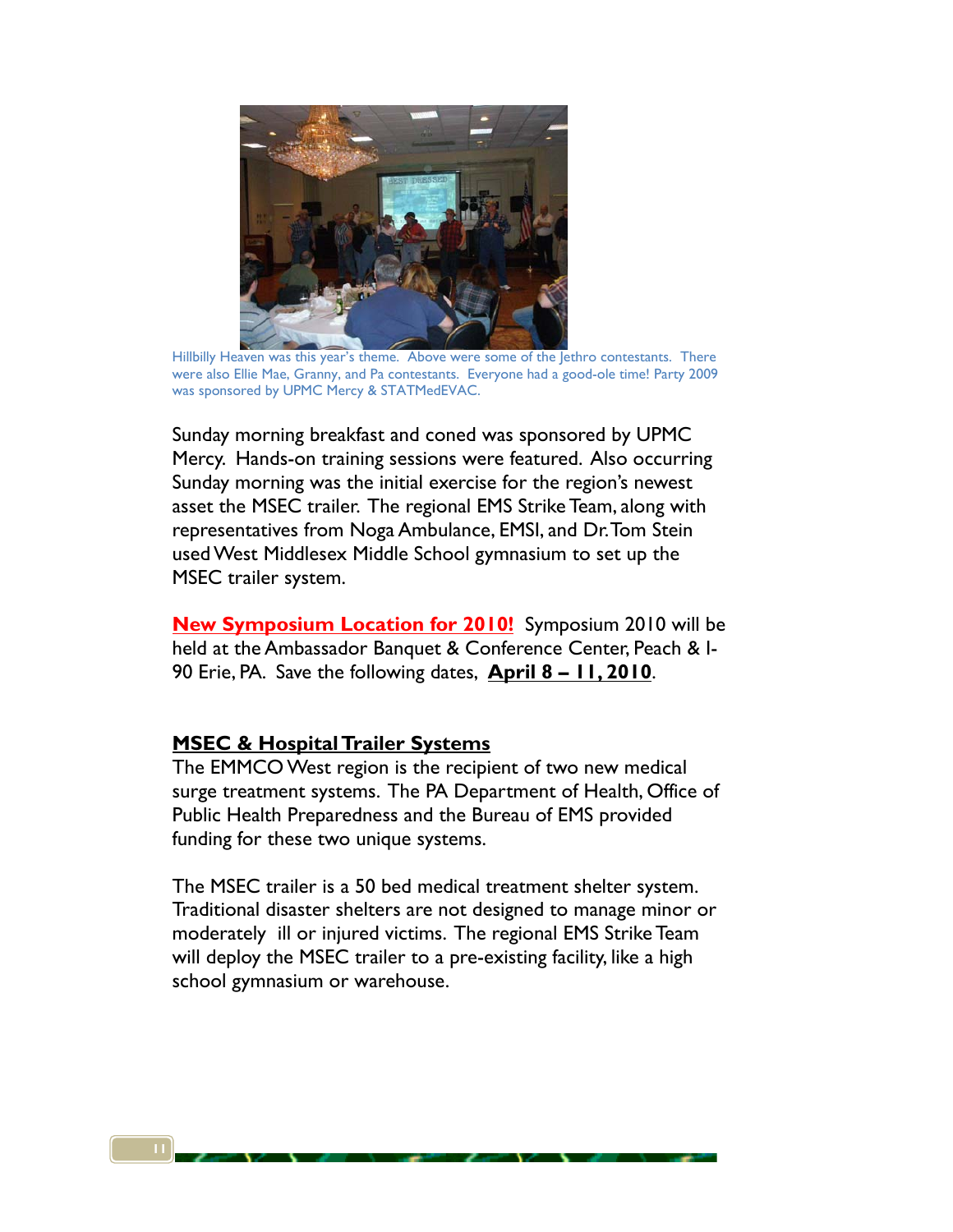

MSEC Trailer system. EMS Strike Team sets up the MSEC system during Symposium 2009 at West Middlesex Middle School.

The EMMCO West region is also one of eight regions across the Commonwealth to receive a 50 bed mobile hospital system. The system consists of 6 inflatable tents and supplies necessary to establish a mobile hospital for several days. The hospitals are complimented by a heating, air conditioning, and electric supply system.



In June 2009, a special training program was held for EMS Strike Teams, regional hospitals, EMA, public health, public safety, and EMS providers at the Crawford County Fair Grounds, Meadville, PA.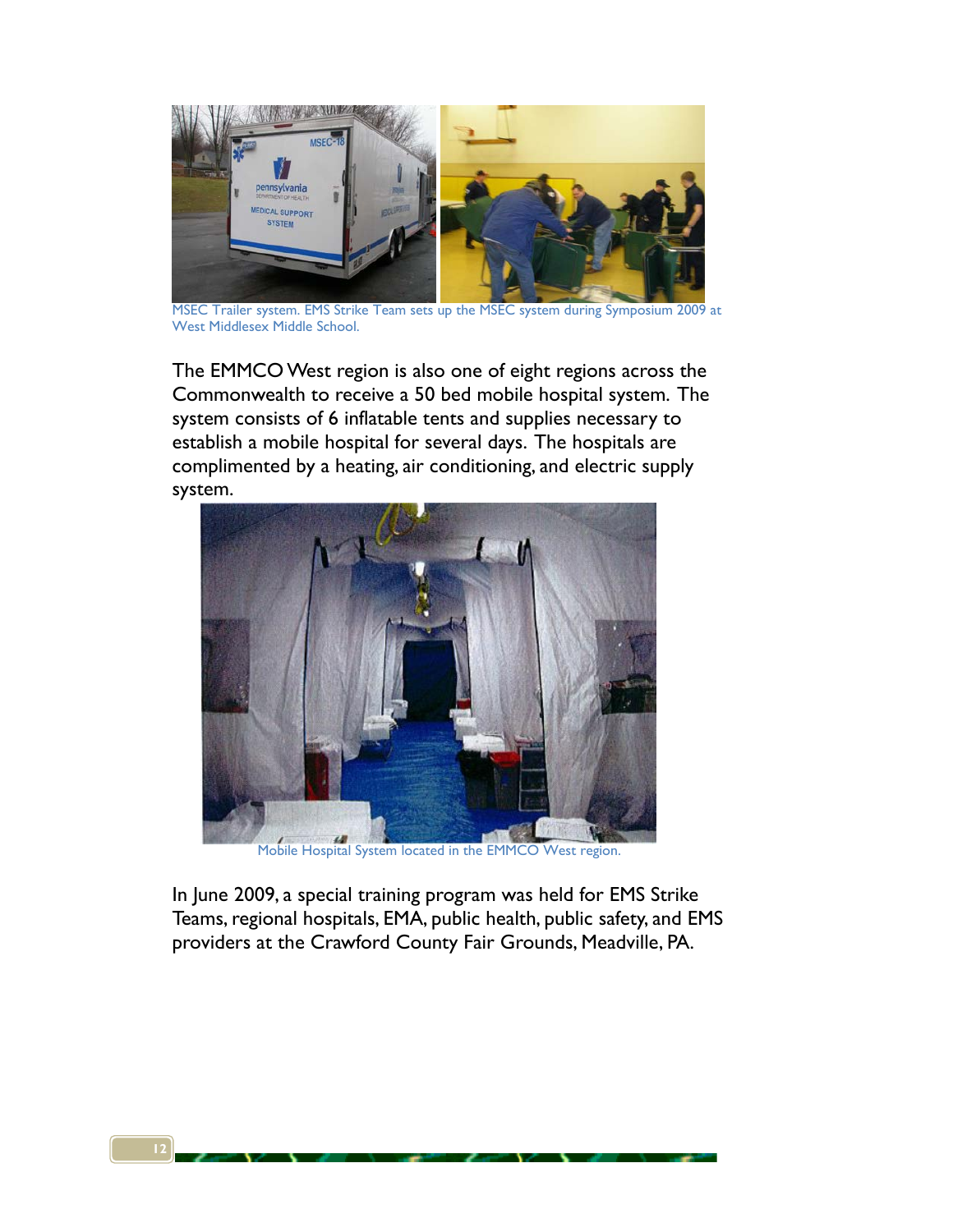### **EMSOF 2009 Provider Money**

EMMCO West, Inc. provided regional EMS services with over \$70,000 of special projects and/or equipment. For EMS services to be eligible for the EMSOF program, they need to be a licensed PA DOH ambulance service or recognized QRS. EMS services that participate in the region's quality improvement program, (missed call reports & suction unit) receive a higher priority for the EMSOF provider funding. The following is the breakdown of provider EMSOF for FY 08-09:

Clarion County \$10,555. Crawford County \$4,940. Erie County \$22,914. Forest County -0- Mercer County \$7,628. Venango County \$17,287. Warren County \$6,740. ------------ \$70,064 Total Provider EMSOF

**CO Monitor Project** 

The EMMCO West Regional Medical Advisory Committee and Quality Improvement Committee initiated a regional health &safety project. Through funding provided by the PA Department of Health, Bureau of EMS, 100+ CO Detectors were purchased for regional EMS services. Through a grant submission process, EMS services were provided these small "yellow" CO detectors, which can be attached to the first in bag.

Regional councils in other areas of the state implemented similar programs and saw a significant impact on patient care and EMS personnel safety. In document cases, the treatment of patients was altered as the result of the unit going off in a patient's residence. Other cases reported high levels of CO within the ambulance vehicle. Within in the first week of deployment in the EMMCO West region, an activation occurred and affected the crew's management of the situation.

Services are asked to document and notify EMMCO West of any activation of the CO devices. The CO detectors are low maintenance and are disposed after 3 years.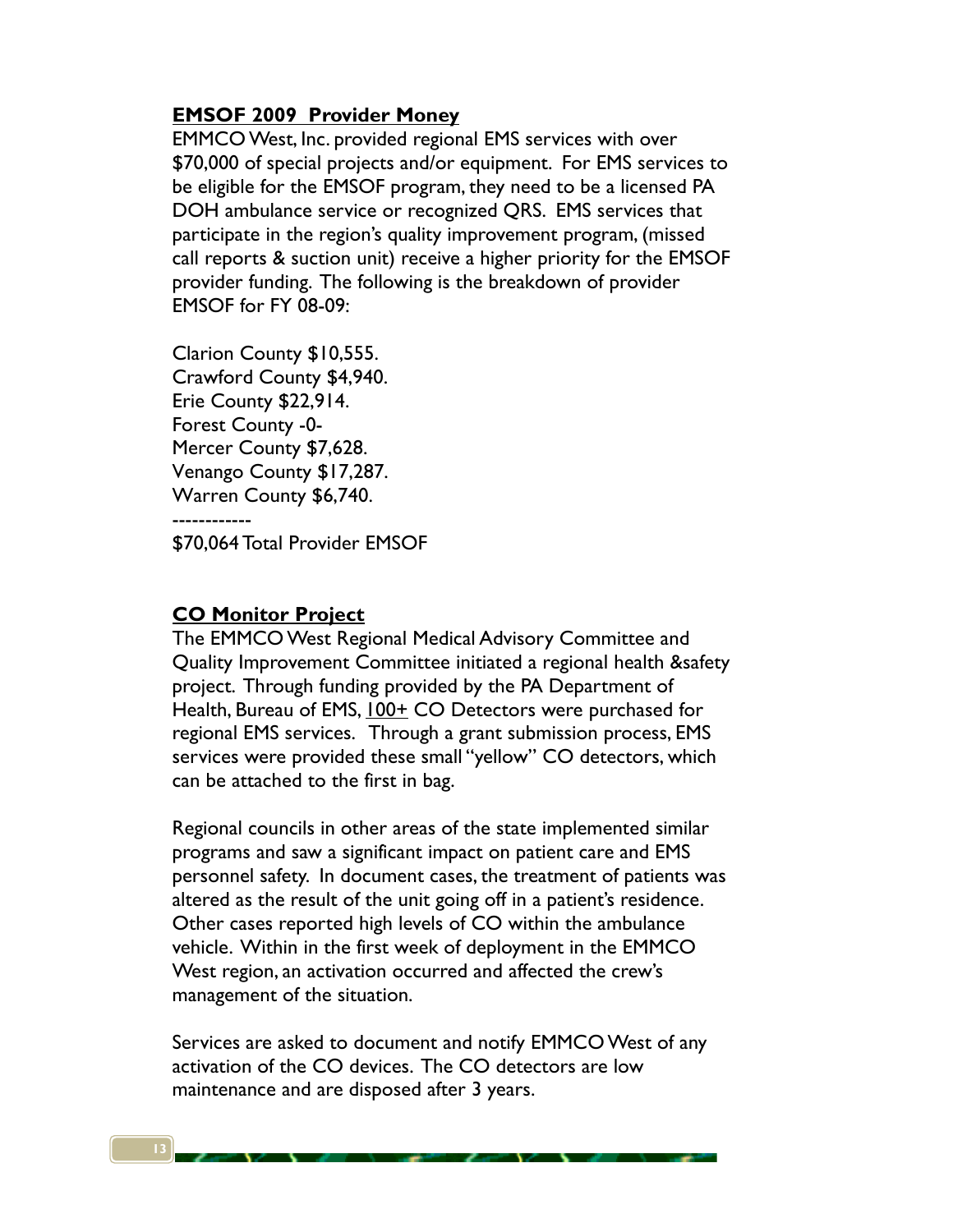### **Federal Rural AED Grant 2009**

Through a federal rural AED grant and funding through the Bureau of EMS, free AEDs were distributed. The federal grant is from Health and Human Services, Rural Health Program. The target audience was rural gathering places/ organizations within federally designated rural districts. 22 AEDs were distributed to organizations in Clarion, Crawford, Erie, Mercer, Venango, and Warren counties. The organizations were partnered with local EMS services. Cardiac Science AEDs and Zoll AEDs were distributed to the recipient organizations.

#### **STEMI & 12 Lead EKG Transmission Project**

The revised 2008 Statewide ALS/BLS Protocols identify that a patient experiencing ST segment elevation myocardial infarction (STEMI) should be transported to a recognized cardiac care hospital (PCI center). The EMMCO West Regional Medical Advisory and Communication committees assessed the regional ALS system's ability to transmit 12 lead EKGs, which is needed to make a STEMI determination by a Medical Command Physician.

A transmission device, known as the Rosetta Rx, will be installed in four ambulance services. Participating services in this initial phase of the project are McGonigle, Conneaut Lake, Meadville, and Community Ambulance. Sharon Regional Health System, Meadville Medical Center, and UPMC Northwest will be the receiving hospitals for the 12 lead transmission systems. The Rosetta system uses the 400 Mhz radio medical frequency used for medical command to transmit the 12 lead. Transmission time varies between 45 to 75 seconds. Additional ALS services and hospitals are planned to receive the Rosetta system in the coming years, as funding allows.

The Medical Advisory Committee is assembling a resource guide for medical command centers/physicians. The guide will identify regional, and adjoining regional hospitals, and their capabilities for managing a STEMI or stroke patient. This guide will assist medical command physicians in directing prehospital personnel for their transport of these type of patients.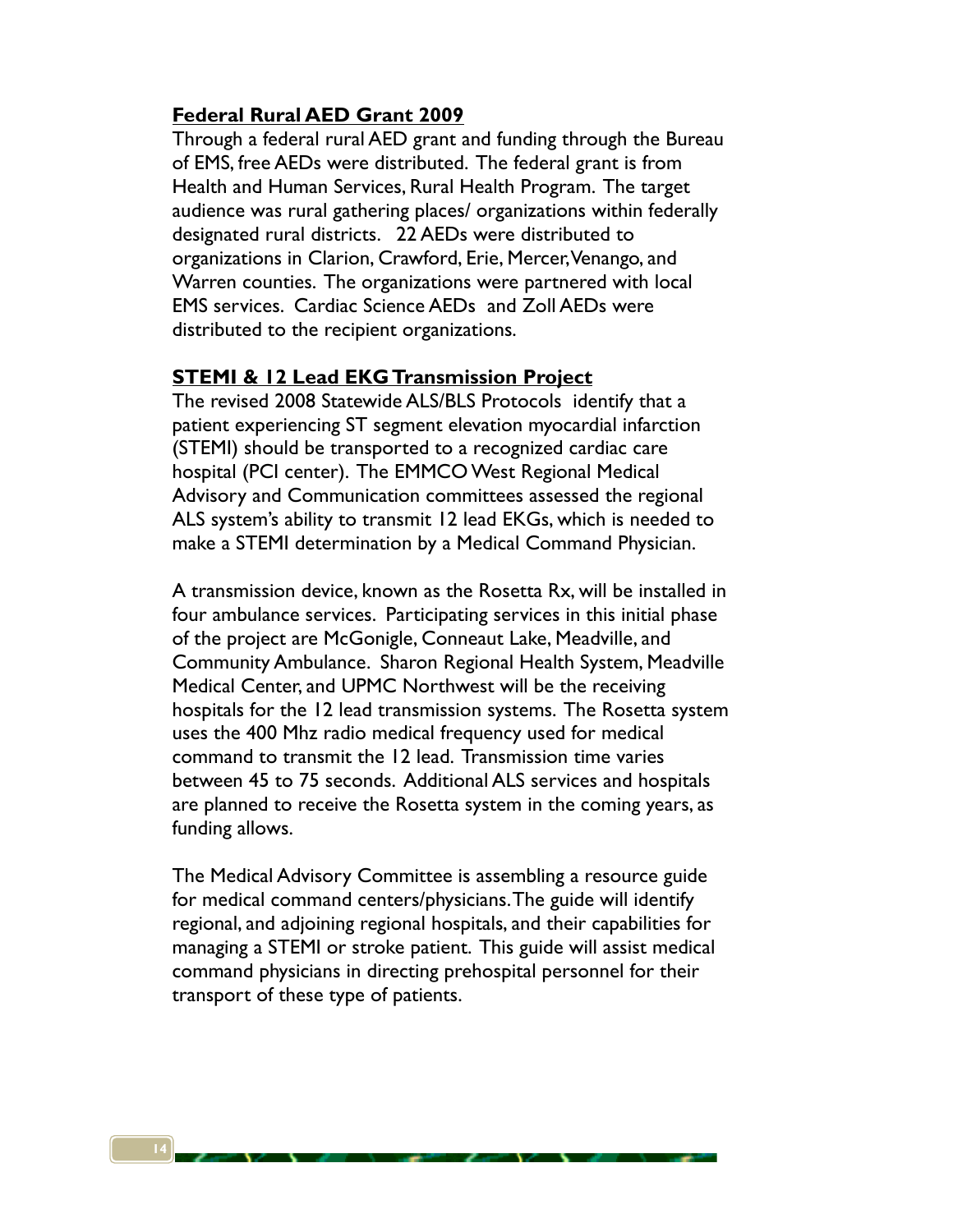## **Regional CISM Team**

The EMMCO West critical incident stress management (CISM) team has renewed its International Critical Incident Stress Foundation (ICISF) recognition. Since 1988, EMMCO West's CISM team has been offering public safety personnel a variety of critical incident stress management services. Tony Bostaph is the team's clinical director.

The team has conducted a variety of CISM training programs for team members and adjacent CISM teams. In June, the founder of CISM, Dr. Jeffrey Mitchell is conducting a special Suicide Prevention, Intervention, and Post Intervention training program in Franklin, PA. CISM teams and mental health personnel from across the Commonwealth are sending personnel to attend this special course.

In late Spring 2009, members of the Northwest CISM team joined the EMMCO West CISM Team. Michelle Eaton is the EMMCO West team liaison. The CISM team is available to conduct continuing education and CISM orientation sessions. The team can be contacted by calling 814-337-5380 and/or in off hours activate the pager by using the same phone number.

### **Regional Training Programming**

The EMMCO West staff conducts on-going continuing education programs throughout the year. Below are some of the courses that have been offered to regional providers:

| DNR & PCR documentation                       |
|-----------------------------------------------|
| <b>SCAN EMS &amp; Child Safety Seats</b>      |
| <b>ICS For EMS</b>                            |
| <b>CISM Orientation &amp; Team Operations</b> |
| Canine Search & Rescue Operations             |
| <b>EMS Instructional Methods Course</b>       |
| <b>EMS Instructor Enrichment Program</b>      |
|                                               |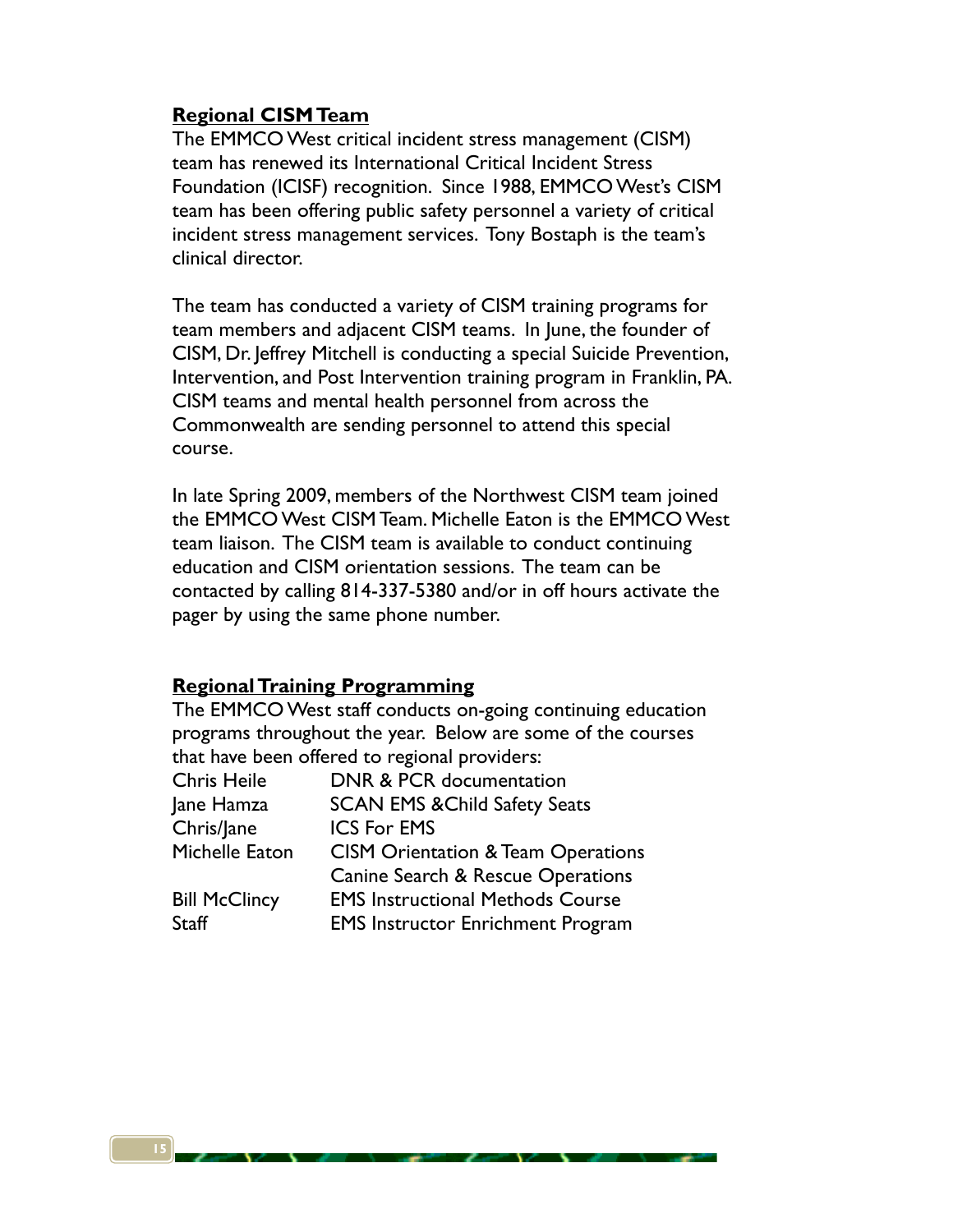### **Committee Reports**

Quality Improvement- The committee continues to review monthly suction unit reports from EMS services and from licensure inspections. A root cause of the failures appears to be associated with the suction unit's battery. As reported in EMMMCO West's Spring 2009 LifeLine newsletter, there is a significant improvement in the performance of suction units within services that are participating in the suction unit reporting program than those that are not participating.

The other significant issue being addressed by the QI committee is associated with missed or delayed responses to calls. Self reporting data and data from regional 911 centers are being reviewed by the committee.

The QI committee also collaborated with the medical advisory committee to endorse the CO detector health & safety project.

Transportation- This committee establishes the EMS provider EMSOF priorities for the EMMCO West region, based from the PA Bulletin listing of eligible EMSOF equipment/projects. Based on requests received from EMS services, EMMCO West uses a group purchasing process to attain the provider equipment.

Regional Medical Advisory Committee (RMAC) – With the release of the revised 2008 statewide ALS/BLS protocols, the committee began addressing treatment and transportation issues associated with STEMI and stroke care, plus the implementation of CPAP for BLS services, and the CO detector safety project. The committee, along with the communication committee, identified technology gaps in the ability of ALS personnel to effectively transmit 12 lead EKGs to medical command facilities. A regional 12 lead EKG transmission project was identified and is being implemented.

Communication Committee – Venango County took ownership of the mobile communication unit (MCU). The committee worked with the NWPAERG Communication Committee to develop a memorandum of understanding for use of the MCU. This project is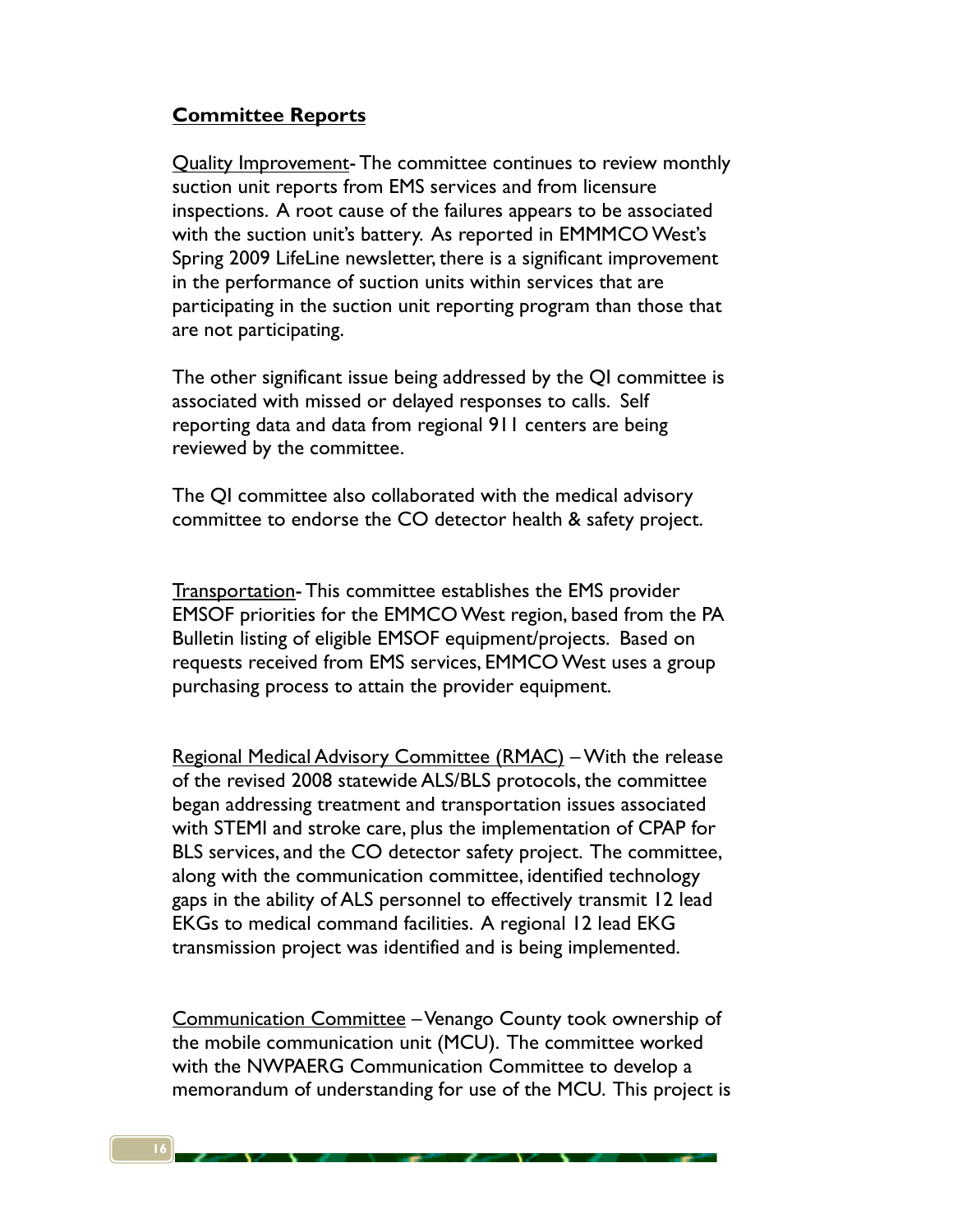a collaborative venture between EMMCO West and the NWPAERG.

The region's AVL (automated vehicle location) system status was reviewed by the communication and executive committees. The AVL system's deployment in Clarion, Crawford, and Erie counties continued. The project's growth is dependent upon funding from state or federal grants.

Input was sought from the communication committee regarding the use of 12 lead EKG transmissions over the existing 400 Mhz medical radio system. The committee provided input to the RMAC regarding this project.

Executive Committee- The board's executive committee met several times to address corporate issues. Included were the vacancies of two executive committee positions, development of long term investment strategies, review of the region's new 5 year grant agreement with the PA DOH, and attendance at a multiregional council board meeting, held by the Bureau of EMS to address system-wide issues.

#### **Pandemic Tabletop Exercise For EMS**

A pandemic drill, designed to address the impact on the region's EMS system, was conducted by EMMCO West. The drill was conducted by the PMG Associates, LLC. Participants that attended Symposium 2009 completed questionnaires and the information attained assisted the drill developers in their design of the drill. The scenario was based on the use of an unknown agent to infect EMS providers that attended a regional conference. The spread of the infection was tracked at 24, 48, and 72 hours, and reached beyond the continental United States. Key questions of detection, EMS system-wide staffing, and back filling of personnel from other areas of the state or adjacent states were addressed. EMS services that attended the tabletop drill completed reimbursement forms for the drill, pending the availability of funding.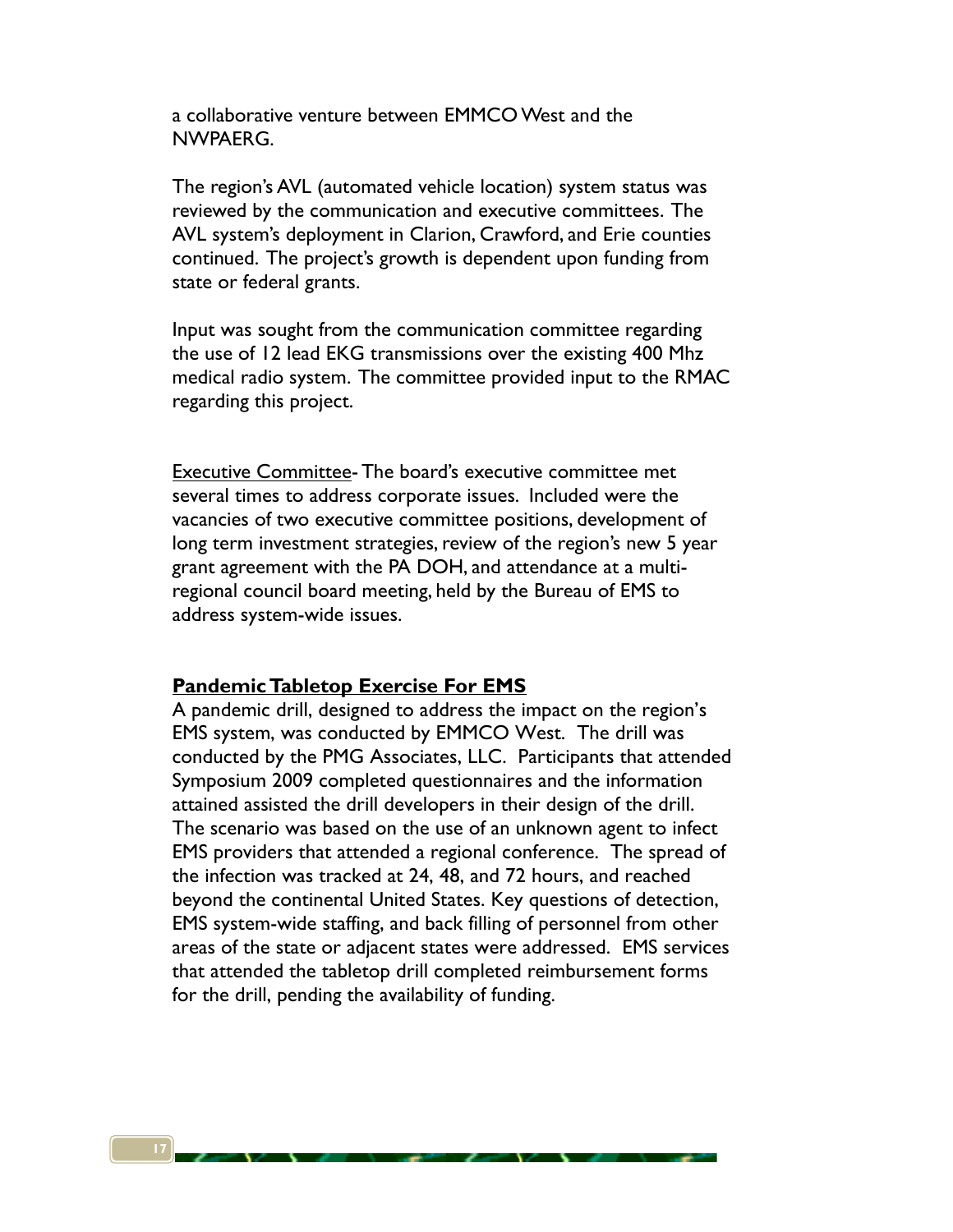## **EMS Strike Team Deployments**

The state and region's EMS Strike Teams again met the request for assistance to the Gulf coast. Hurricane Gustov and Ike hit Louisiana and Texas coastlines in early September 2008. As part of the federal response (FEMA), PA's EMS Strike Teams were requested to stand by in Louisiana, even before either hurricane hit the Louisiana coast line.

EMMCO West staff members Melissa Thompson and Michelle Eaton responded to the hurricane Gustov request. EMS Strike Team personnel from Clarion Hospital EMS, Meadville Area Ambulance, Conneaut Lake Area Ambulance, and Cambridge Springs Area Volunteer Ambulance Service were deployed for almost two weeks. The teams transported patients, evacuated hospitals in the affected areas, and manned medical treatment shelters.

Upon the team's return, another hurricane, Hurricane Ike, was forecast to hit the same areas as Hurricane Gustov. Chris Heile from EMMCO West was deployed as part of the Pennsylvania's incident command team.



 Part of the PA EMS Strike Team Ambulances that were deployed to Hurricanes Gustov and Ike

The PA Department of Health conducted recognition programs for the EMS personnel that responded and supported the EMS Strike Team's deployment to Hurricane Gustov and Ike.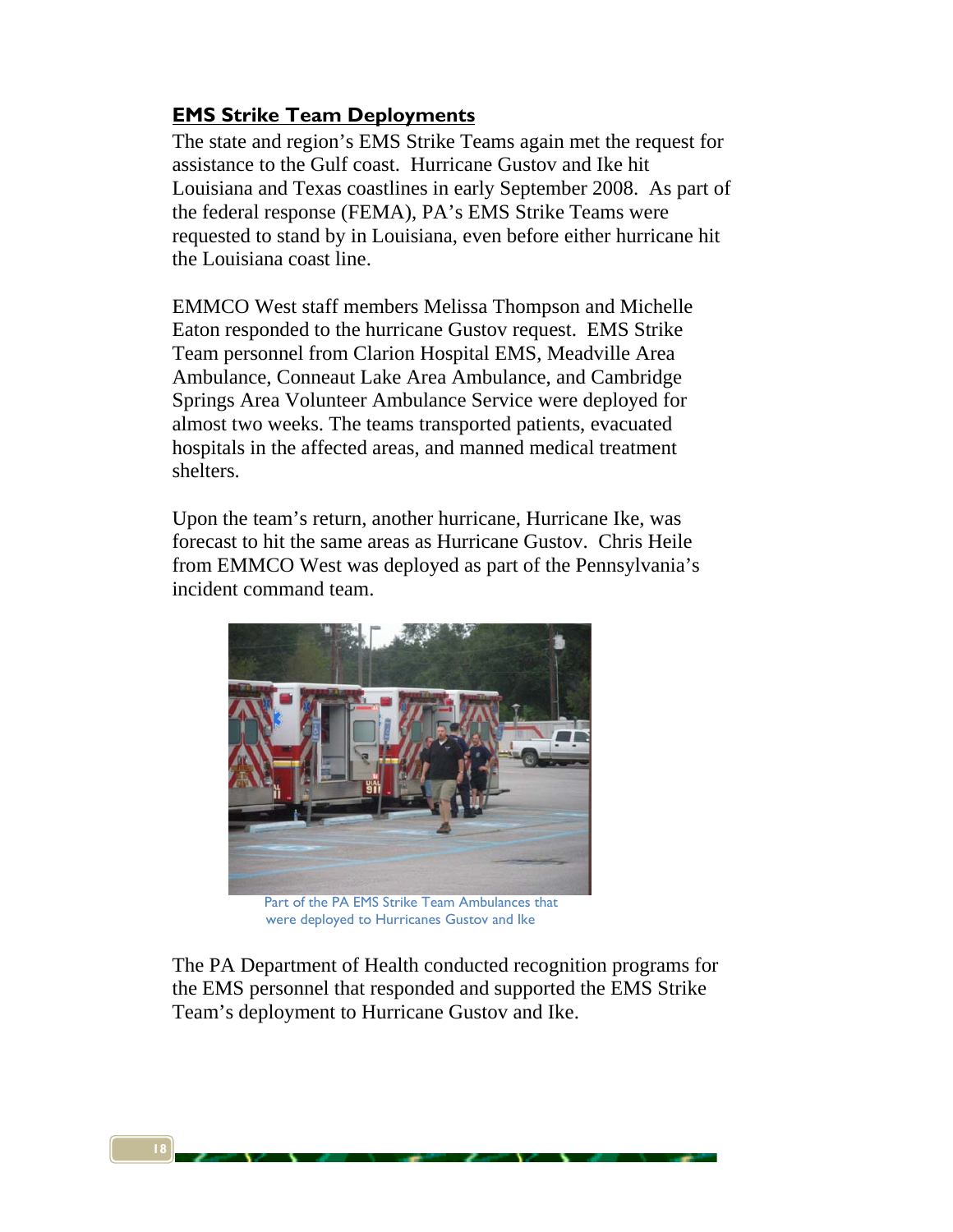### **EMS Strike Team Status**

The EMMCO West EMS Strike Team has seen a change in participating services. The current EMS Strike Teams are:

- Clarion Hospital EMS
- Meadville Area Ambulance Service
- Cambridge Springs Area Volunteer Ambulance Service (CAVAS)
- Millcreek Paramedic Service
- EmergyCare
- Community Ambulance Service

Each team consist of a minimum of  $4 - 6$  EMTs or paramedics. The teams receive quarterly training and immunizations are provided for each team member. In addition, EMMCO West has provided equipment for personnel protection to each team member. During a deployment, EMMCO West's MCI Trailer is designed to support the region's EMS Strike Team with the transport of tents, bedding, and food supplies (i.e. MRE's and water).

The personnel from CAVAS have agreed to coordinate the region's MSEC trailer deployment. The team has drilled with the MSEC trailer over the Spring, to familiarize themselves with the trailer system.

The region's EMS Strike Teams will be used to deploy the MSEC and mobile hospital trailer systems. Future training sessions are being planned and include possible integrated training sessions with adjacent region's EMS Strike Teams.

#### **Statewide EMS System Assessment**

In May 2009, EMMCO West staff and a special focus group of EMS system administrators and providers completed a 67 indicator assessment. The assessment is part of a national assessment of a model EMS system. NHSTA developed the assessment, which is assessing the EMS system across the United States.

Pennsylvania EMS plans on using the information to write its new EMS system plan. PEHSC and the Bureau of EMS are coordinating the statewide assessment. A regional EMS system plan will be developed in the coming year, based from the assessment's data.

**19**